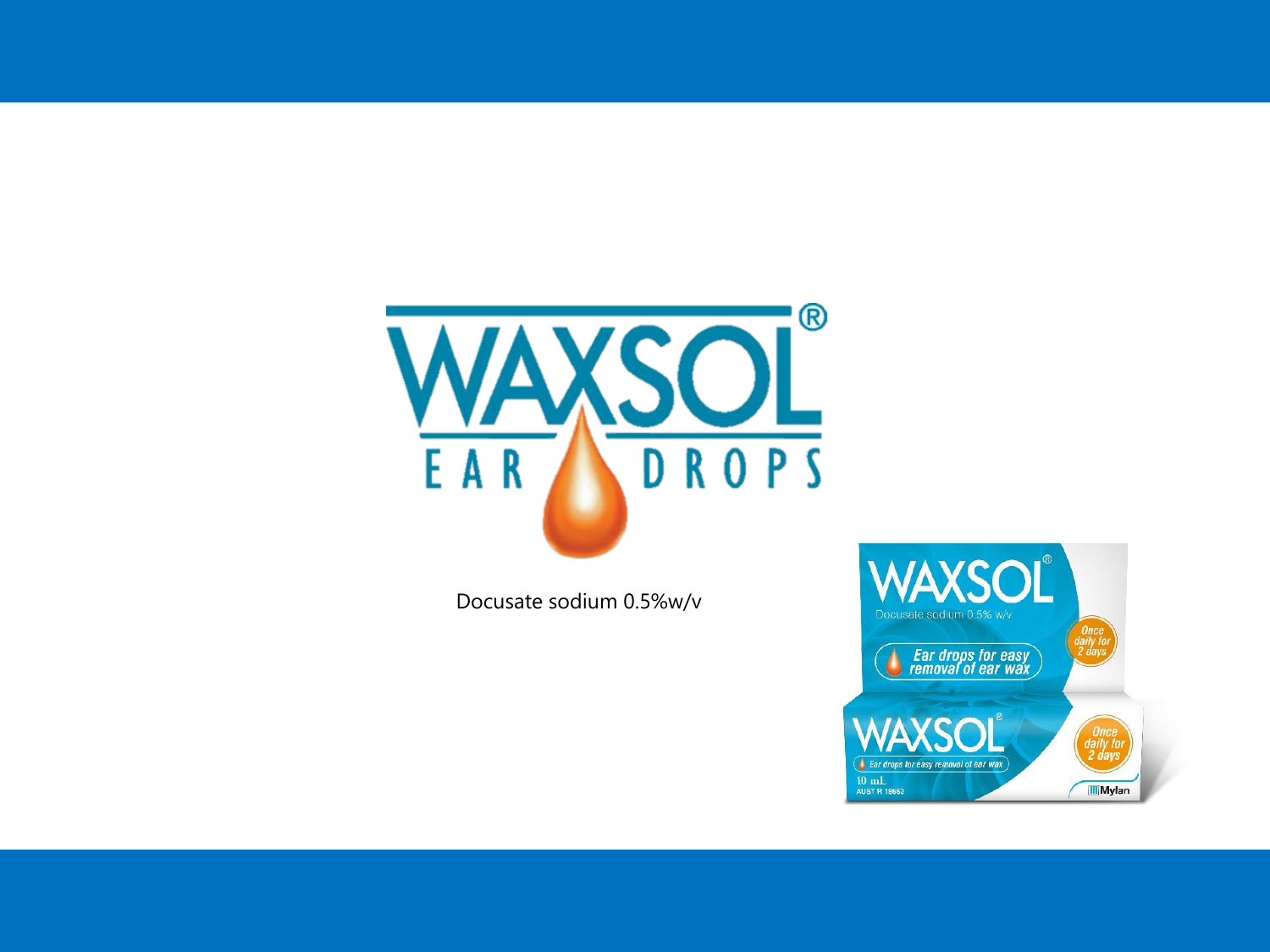### **Ear Wax**

• The outer ear contains many glands which produce ear wax

- Ear wax is designed to protect the ear canal, repel water and stop bacteria growing
- Ear wax is constantly moving along the ear canal

• When the natural movement of ear wax slows down, ear wax may become compacted as a hard mass Ear canal

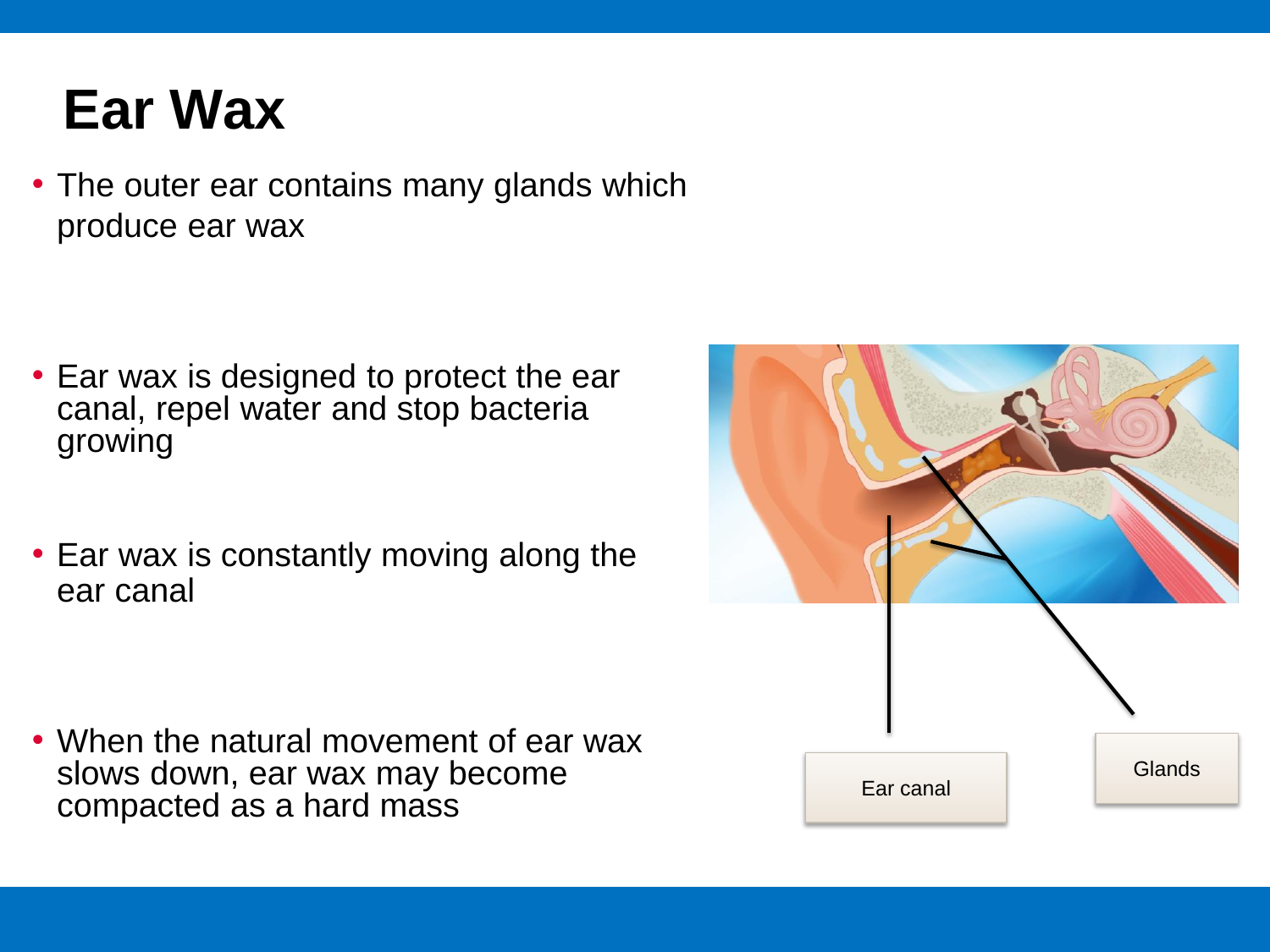## **Symptoms of ear wax build up**

Symptoms of can include:

- Mild deafness or temporary hearing loss
- Earache or pain
- A sensation of fullness inside the ear
- Tinnitus (ringing in the ear)

In most cases, ear wax build up is uncomfortable but harmless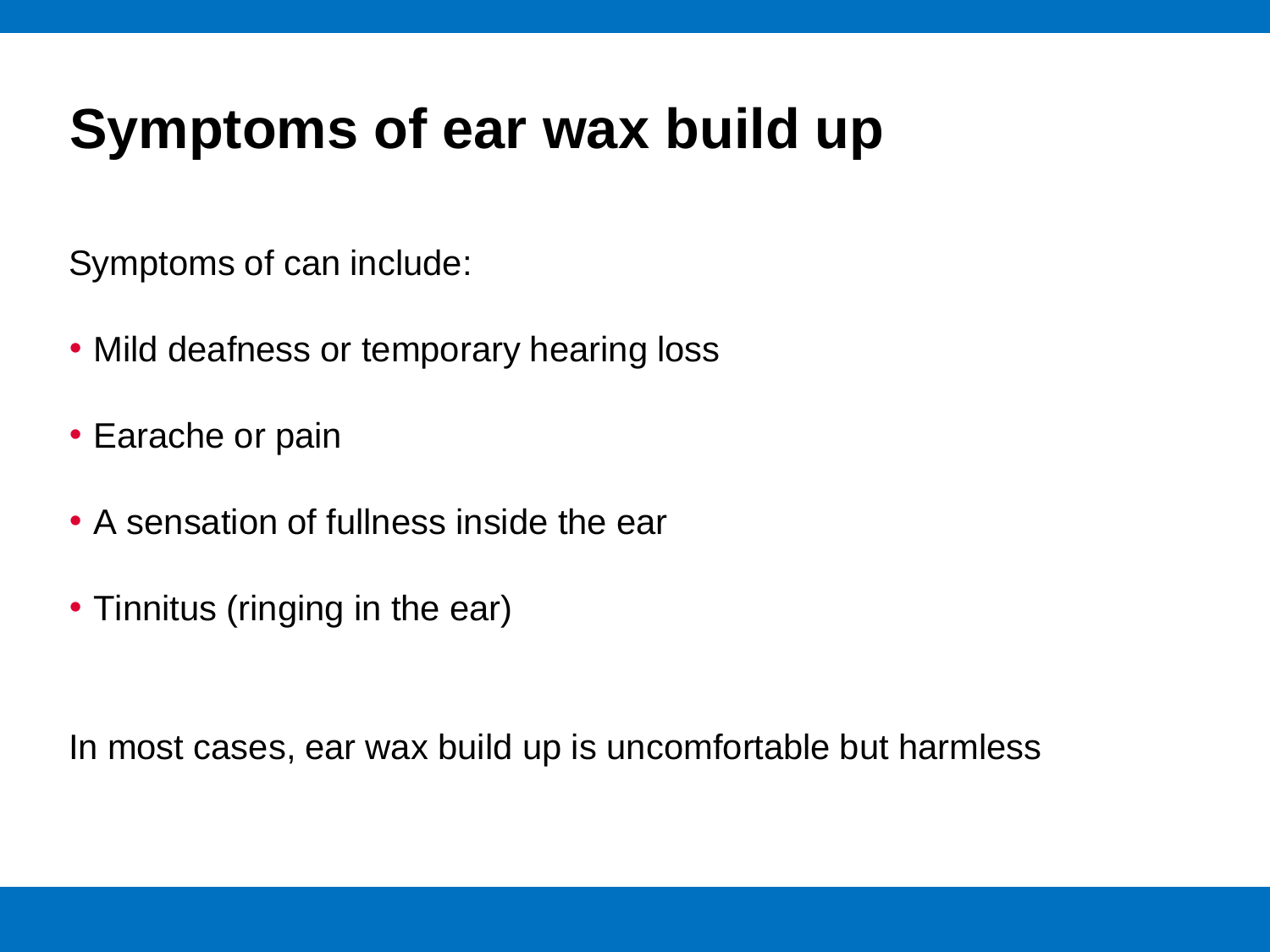### **Treatment of ear wax build up**

Treatment may include:

- Ear drops to soften the ear wax e.g., WAXSOL<sup>®</sup> Docusate sodium 0.5%w/v
- Use of an ear syringe or suction device by a healthcare professional
- In extreme cases, manual removal of the wax by a healthcare professional, using forceps or a special hook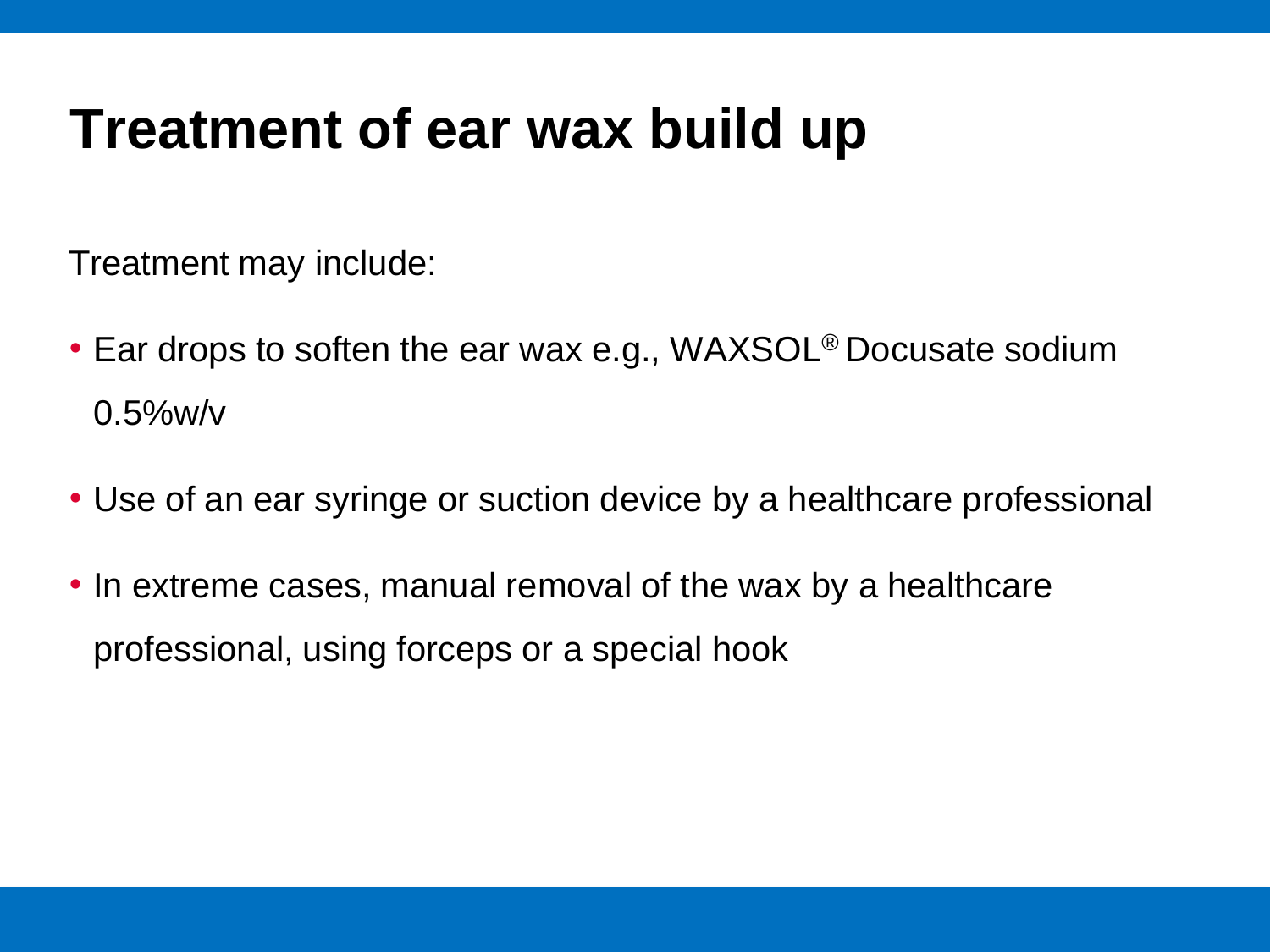### **WAXSOL® New Zealand's #1 Ear Wax Remover <sup>1</sup>**

- Water based formulation containing docusate sodium to soften and break up ear wax
- Easy to use dropper- no need to measure drops
- Simple treatment regimen: 1 dose a night for 2 nights.



References:

1. NZ IMS Dataview MAT Dec 2020.

Always read the label. Use only as directed. If symptoms persist, see your healthcare professional.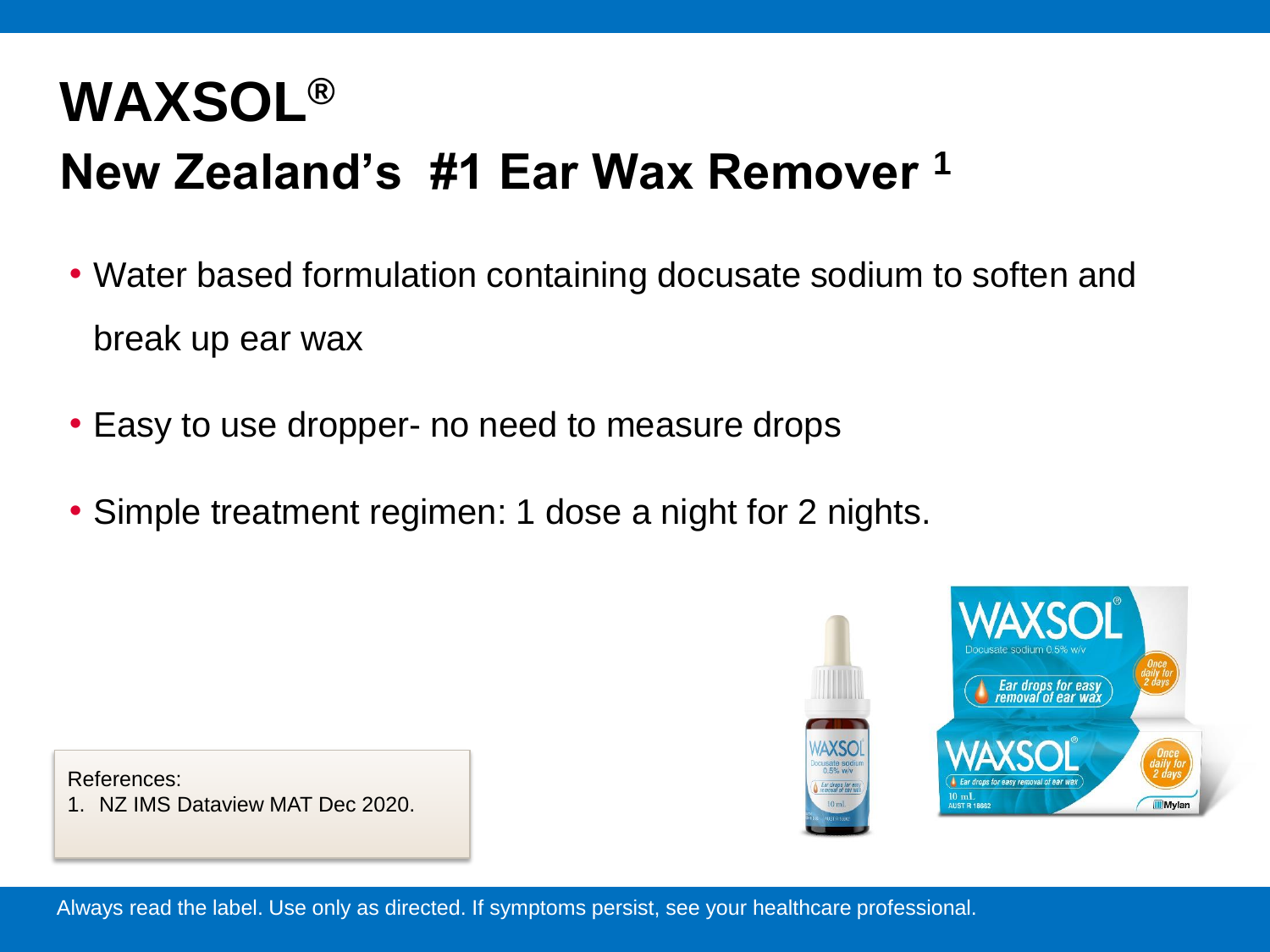### **WAXSOL® has clear benefits**

|                               | <b>WAXSOL®</b>                                                  | Ear Clear <sup>® 1</sup>                                                                                                                                                                                                                                                                                                                                                                                                                                                                                                            | Cerumol <sup>® 2</sup>                                                                                                                                     | AudiClean® 3                         | <b>Clean Ears 4</b>                                                                                                                                 | Audisol <sup>® 5</sup> | Audisol-DTM 5                                                                                                                          |
|-------------------------------|-----------------------------------------------------------------|-------------------------------------------------------------------------------------------------------------------------------------------------------------------------------------------------------------------------------------------------------------------------------------------------------------------------------------------------------------------------------------------------------------------------------------------------------------------------------------------------------------------------------------|------------------------------------------------------------------------------------------------------------------------------------------------------------|--------------------------------------|-----------------------------------------------------------------------------------------------------------------------------------------------------|------------------------|----------------------------------------------------------------------------------------------------------------------------------------|
|                               | <b>WAXSOL</b><br>Ear drops for easy<br>WAXSOL<br><b>Thistin</b> | earclear O<br>ear wax<br>remover<br>Alds easy<br>removal<br>of ear was<br><b>BAYARMAN</b><br><b>That arms</b><br>Somala begin<br>$\begin{picture}(20,20) \put(0,0){\dashbox{0.5}(20,0){ }} \put(15,0){\circle{10}} \put(25,0){\circle{10}} \put(25,0){\circle{10}} \put(25,0){\circle{10}} \put(25,0){\circle{10}} \put(25,0){\circle{10}} \put(25,0){\circle{10}} \put(25,0){\circle{10}} \put(25,0){\circle{10}} \put(25,0){\circle{10}} \put(25,0){\circle{10}} \put(25,0){\circle{10}} \put(25,0){\circle{10}} \put(25,$<br>12m | Cerumol<br><b>EAR DROPS</b><br>To gently soften<br>and remove<br>ear wax<br>$\mathbb{Z}$<br><b>DUAL ACTION FORMULA</b><br><b>eropen</b><br>10 <sub>m</sub> | audiclean<br>cleansing<br>Notes<br>三 | cleanears<br>AR WAX REMOVAL SPEA<br><b>Don't &amp; disadverserves</b><br>lary to use & affective your<br><b><i>Litate for atune &amp; child</i></b> | 13 Will                | <b>SPRAY ACTI</b><br>AUDISOL-D<br><b>SODIUM</b><br>sombie du parlame<br>Escalas Pags<br>Pascatt De Delibo<br>Allas Not<br>METERED DOSE |
| <b>Treatments</b><br>per day* | 1                                                               | $\overline{2}$                                                                                                                                                                                                                                                                                                                                                                                                                                                                                                                      | $\overline{2}$                                                                                                                                             | 2-3 a week                           | 3                                                                                                                                                   | $\overline{2}$         | $2 - 3$                                                                                                                                |
| Days to treat*                | $\mathbf{2}$                                                    | Up to 4                                                                                                                                                                                                                                                                                                                                                                                                                                                                                                                             | Up to 7                                                                                                                                                    | Use regularly                        | Until wax<br>dissolves                                                                                                                              | $3 - 4$                | Do not use for<br>longer than 30<br>days                                                                                               |

#### WAXSOL® has simple convenient dosing

\*As per manufactures and distributors guidelines. References: 1. Ear Clear is a registered trademark of Key Pharmaceuticals <http://www.keypharm.com.au/brand/earclear/> 2. Cerumol is a registered trademark of Thornton & Ross - https://shop.thorntonross.com/health-care-c44/earcare-c49/cerumol-m30 3. AudiClean is a registered trademark of Omega Pharma - [https://www.yumpu.com/en/document/read/51805125/audiclean-e](https://shop.thorntonross.com/health-care-c44/ear-care-c49/cerumol-m30)bookletpdf-omega-pharma/ [4. Clean Ears is a product manufactured by Neva Pharma & distributed by USL Consumer Ltd Auckland](https://www.yumpu.com/en/document/read/51805125/audiclean-e-bookletpdf-omega-pharma/) [http://www.navehpharma.com/products/advanced-ent-line/clean-ears.](http://www.navehpharma.com/products/advanced-ent-line/clean-ears) Audisol & Audisol-D are registered & trademarks respectively of PK Benelux BV & supplied by ANZ Pharma, Auckland.

\*As per manufacturer instructions. Always read the label. Use only as directed. If symptoms persist, see your healthcare professional.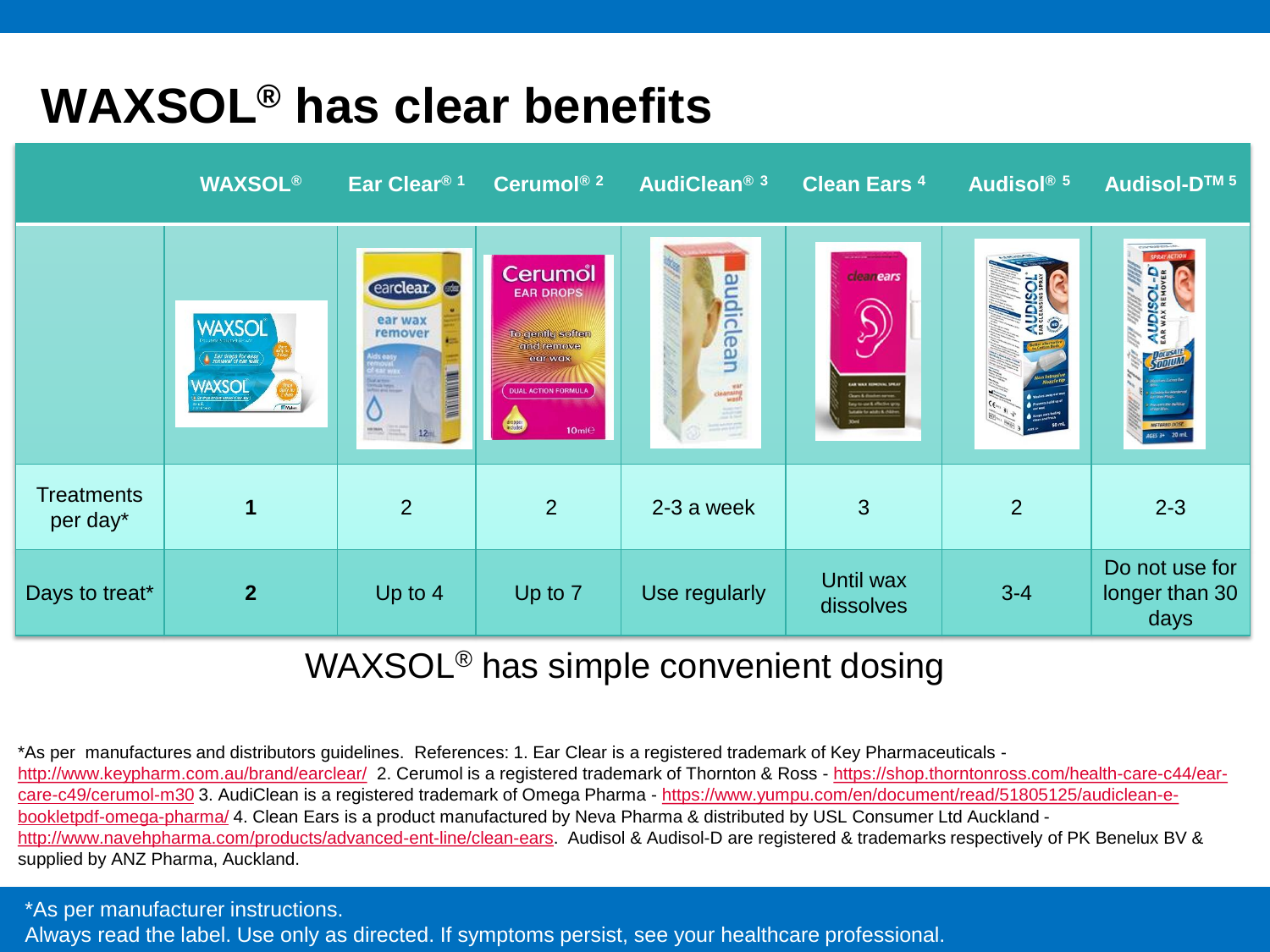# **Who is WAXSOL® suitable for?**

- WAXSOL® is suitable for easy removal of ear wax in customers **over** 
	- **12 years of age**
- Certain customers may experience increased frequency of ear wax build up
	- Elderly
	- Cotton tip users
	- Those that work in dusty dirty environments
	- Those who use hearing aids or earphones regularly



Always read the label. Use only as directed. If symptoms persist, see your healthcare professional.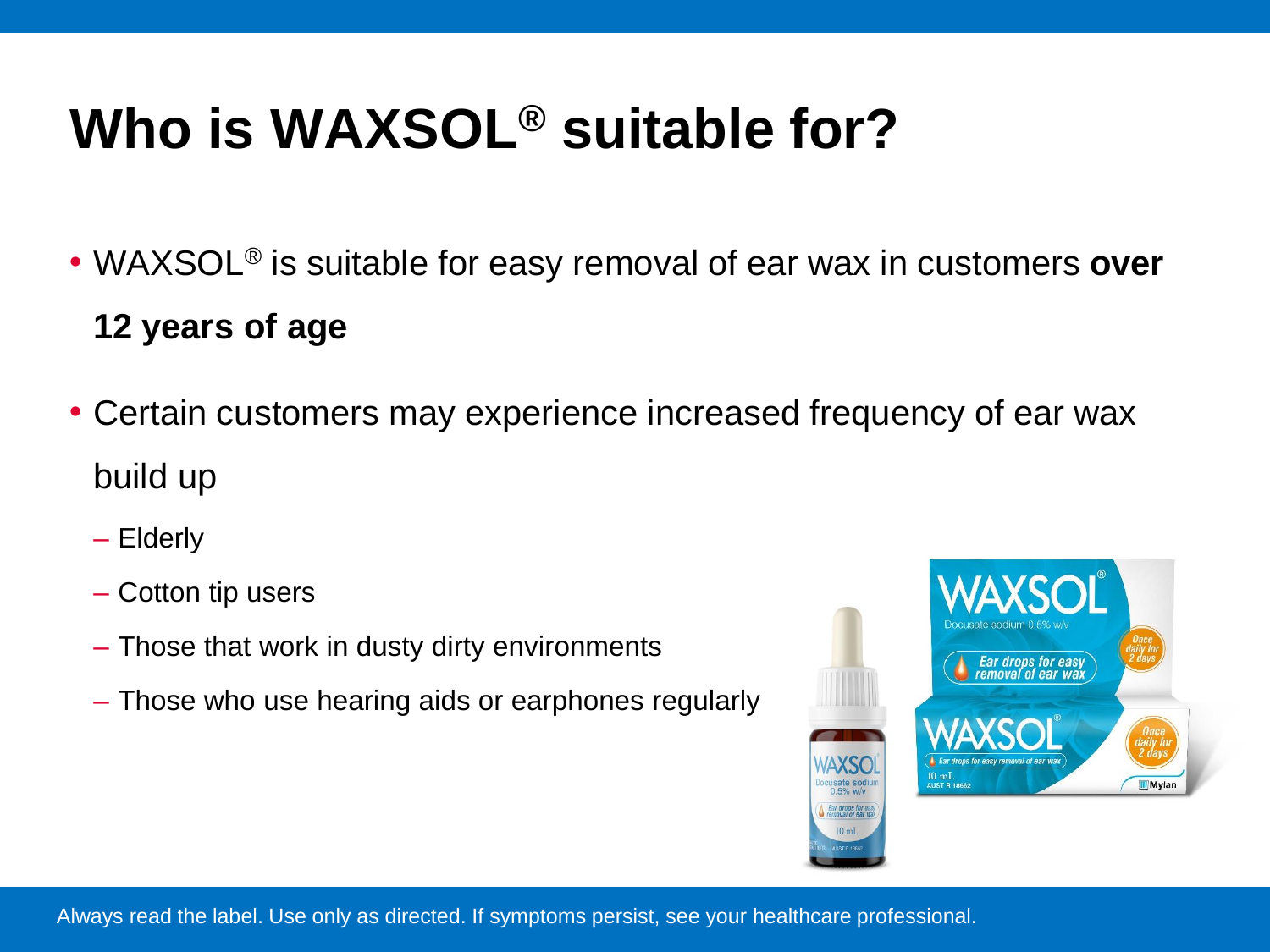## **How to use WAXSOL®**

The best time to use WAXSOL® is just before bed

- 1. Fill the dropper with WAXSOL<sup>®</sup>
- 2. Tilt your head to one side
- 3. Gently fill your blocked ear
- 4. Place the cotton wool ball in the ear to act like a plug. In the morning remove the cotton wool ball

The loosened ear wax should now move out of the ear **naturally**

- WAXSOL® can be used in one ear or both ears at once if needed
- You only need to use WAXSOL<sup>®</sup> once a night over 2 nights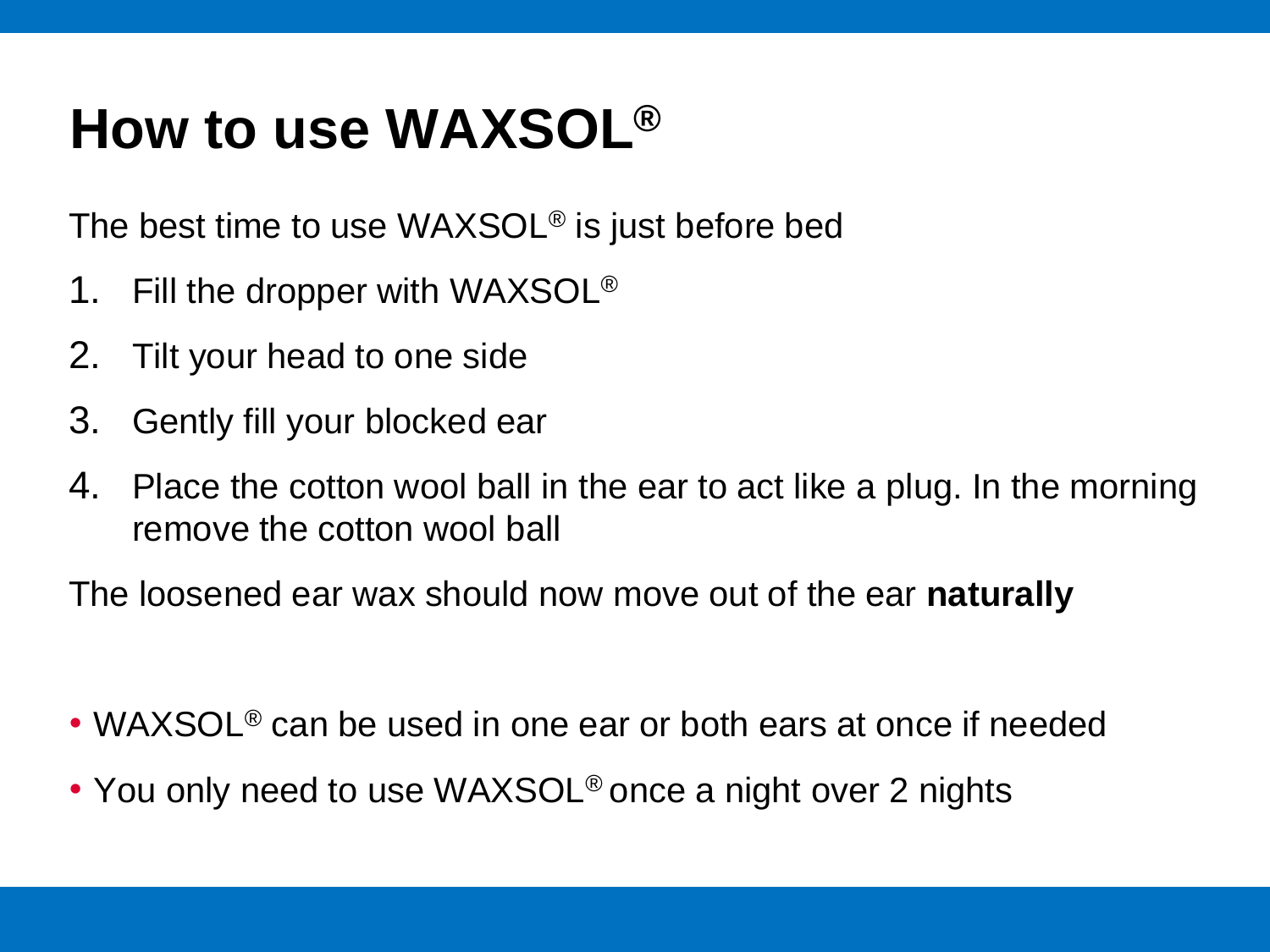# When can WAXSOL<sup>®</sup> not be used?

**Do not** use WAXSOL if your patient suffers from:

- A perforated ear drum
- An inflamed or infected ear canal (otitis externa)
- Eczema or seborrheic dermatitis on the outer ear
- Allergies related to any ingredients in WAXSOL<sup>®</sup>